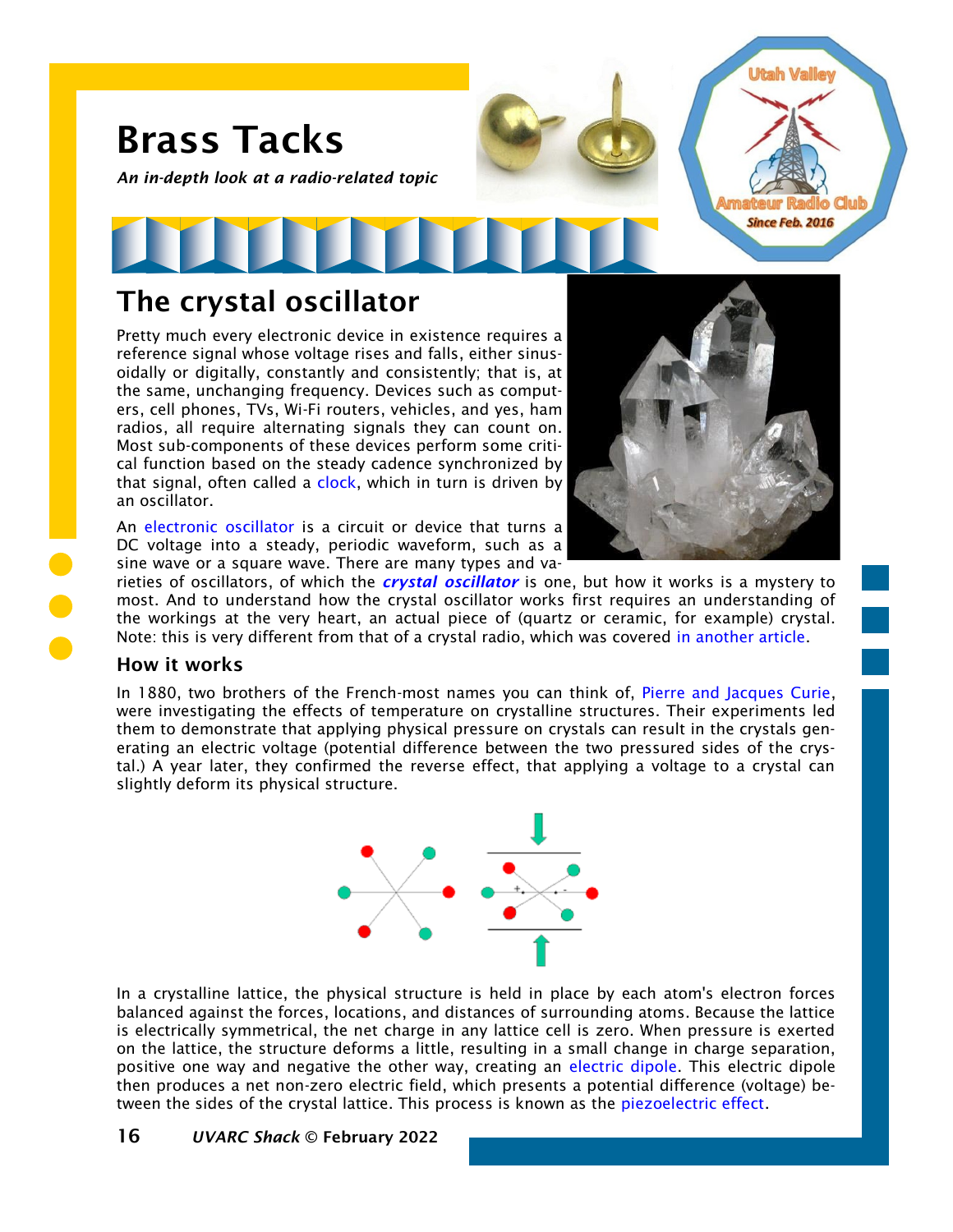

posite direction, which in turn produces a voltage in the opposite polarity. The lattice then springs back yet again the other way, and the whole cycle repeats, over and over, until the lattice returns to its original, stable shape. The number of complete cycles per second that the crystal makes is known as its [resonant](https://en.wikipedia.org/wiki/Resonance) frequency, which is largely determined by the crystal's material type and geometry (length-width-height dimensions); the thinner the crystal, the higher its resonant frequency.

The reverse effect is that, when a voltage is applied to the crystal lattice, the voltage potential difference causes the internal electric fields to polarize within each lattice cell. This electric field change in turn causes the physical structure of the crystal to deform slightly. So, applying pressure will affect the voltage across the crystal slightly, and applying a voltage across the crystal will affect its shape slightly, meaning the process is *reversible*.



## The crystal oscillator

When a DC voltage is first applied to the crystal, it microscopically deforms, but then like a spring, bounces back-and-forth, and eventually levels off. This is kind of like connecting a ball to the middle of a long rubber band, stretching from your floor to your ceiling. When you strike the ball sideways, it bounces away, then back again, but eventually slows down to a standstill due to elasticity and air friction. So, by itself, a crystal is less-than-useful, except for a very short period of time. Then, when the voltage is removed, it re-deforms again, like a spring, back-and-forth, until it levels back to sitting still.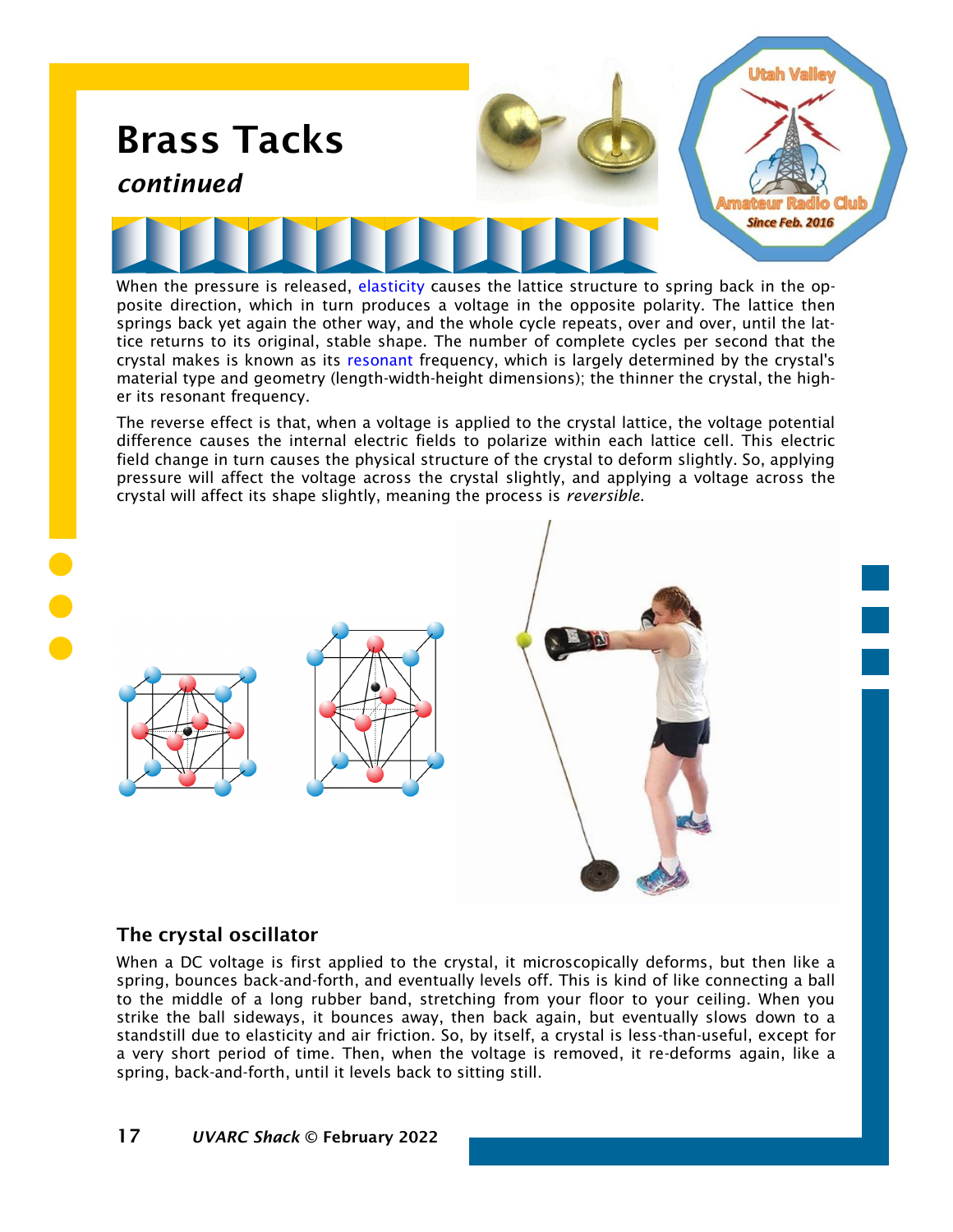![](_page_2_Picture_0.jpeg)

If an [inverter](https://en.wikipedia.org/wiki/Inverter_(logic_gate)) is placed across the crystal, however, then when the DC signal is applied, the crystal deforms like before, and the deformation is reinforced by the signal from the inverter, acting like an amplifier. The combination of the inverting gain (180-degree phase shift) of the pi network (made by the capacitors) and the negative gain from the inverter and feedback resistor, provides *positive feedback*, the result of which is *oscillation*.

![](_page_2_Figure_2.jpeg)

*Resonator circuit, showing the inverter, and a commercial resonator*

After that, the battery DC is only required to supply the little bit of energy lost in the inverter and resistor. This is known as a [crystal resonator.](https://en.wikipedia.org/wiki/Pierce_oscillator#Resonator) Kind of like the same ball-and-rubber band setup you had, but after striking the ball, when it bounces back, you strike it again in the same direction, repeat the cycle, and the ball will keep going back-and-forth indefinitely, with you supplying the energy lost in air friction and elastic reformation.

![](_page_2_Picture_5.jpeg)

*Complete crystal oscillator, and oscillator schematic, showing a transistor inverter*

Now, using the same crystal resonator, only changing the time it takes for the voltage to appear on the opposite side of the crystal, we can actually control its frequency. There are several ways to accomplish this, and one of the simplest is with a resistor and capacitor together, using them to control the time constant of the rising and falling voltages. This is known as a *crystal oscillator*.